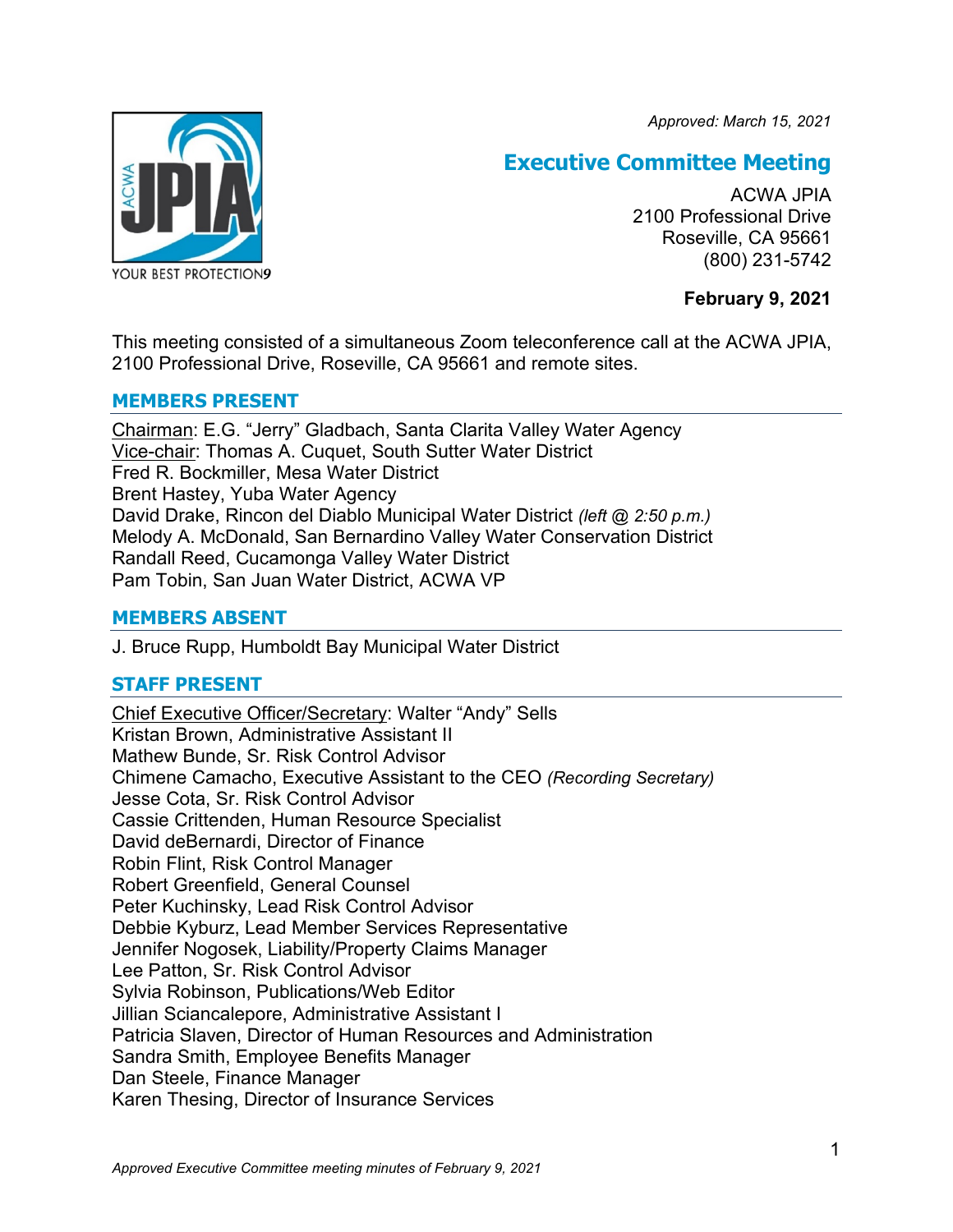Shelley Tippit, Accountant II Melody Tucker, Workers' Compensation Manager Chuck Wagenseller, Cost Estimator/Risk Control Advisor Nidia Watkins, Member Services Representative II

# **OTHERS IN ATTENDANCE**

Tiffany Giammona, ACWA Senior Director of Operations and Member Engagement Carrie Guarino, Cucamonga Valley Water District, Finance & Audit Committee Chair.

### **WELCOME**

Chairman Gladbach welcomed everyone in attendance.

# **CALL TO ORDER AND ANNOUNCEMENT OF QUORUM**

Chairman Gladbach called the meeting to order at 1:04 p.m. He announced there was a quorum.

### **PLEDGE OF ALLEGIANCE/EVACUATION PROCEDURES**

Chairman Gladbach led the Pledge of Allegiance.

### **ANNOUNCEMENT RECORDING OF MEETING**

Chairman Gladbach announced that the meeting would be recorded to assist in preparation of minutes. Recordings are kept 30 days following the meeting, as mandated by the California Brown Act.

### **PUBLIC COMMENT**

Chairman Gladbach noted that, as the agenda stated, members of the public would be allowed to address the Executive Committee on any agenda item prior to the Committee's decision on that item. Comments on any issues on the agenda, or not on the agenda, were also welcomed. No comments were brought forward.

### **INTRODUCTIONS**

Chairman Gladbach introduced the Executive Committee and asked Mr. Sells to introduce staff in attendance.

# **ADDITIONS TO OR DELETIONS FROM THE AGENDA**

Chairman Gladbach asked for any additions to, or deletions from, the agenda; staff had none.

### **CONSENT AGENDA**

Chairman Gladbach called for approval of the Consent Agenda:

M/S/C (Hastey/Tobin) (Bockmiller-Yes; Cuquet-Yes; Drake-Yes; Hastey-Yes; McDonald-Yes; Reed-Yes; Tobin-Yes; Gladbach-Yes): That the Executive Committee approve the minutes of the December 8, 2020 meeting; excuse the absence of Director Rupp; and approve the JPIA disbursements of: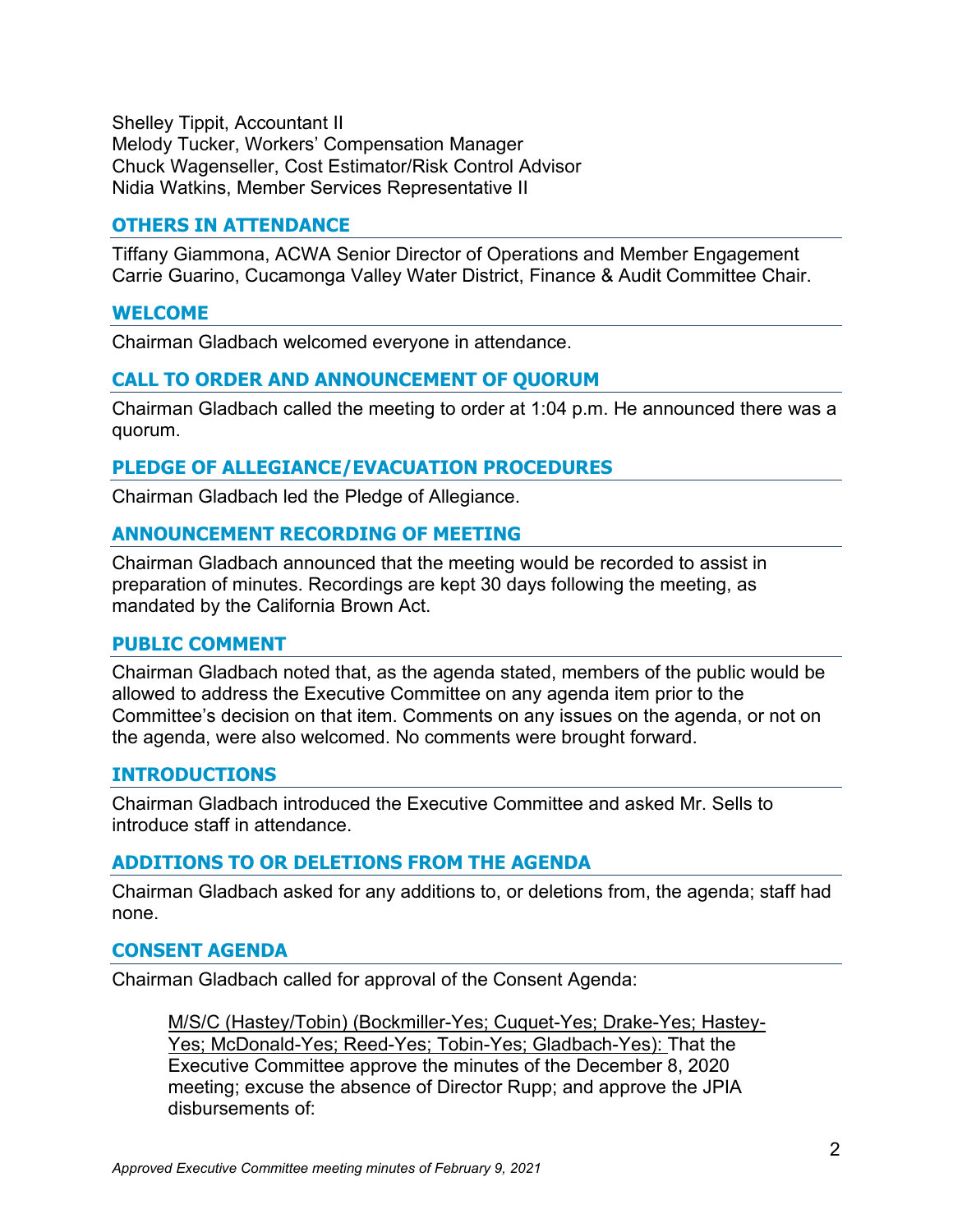Vendor Payments, Employee Benefits Claim Payments, Payroll, and summary of confidential claims payments for the Liability, Property, & Workers' Compensation Programs: December 1-15, 2020; December 16-30, 2020; January 1-15, 2021; and January 16-31, 2021.

# **ADMINISTRATION**

Meetings attended on behalf of the JPIA

Director Bockmiller attended the Orange County Water District board meeting this month.

# Executive Committee Per Diem Rate

Mr. Sells stated that the current daily rate of Per Diem for Executive Committee members and Directors attending Program Committee meetings is \$327. The maximum increase of 5% allowed by Government code would move the rate to \$343, effective February 9, 2021. This is a standing agenda item for the first Executive Committee meeting of each calendar year.

M/S/C (Cuquet/Hastey) (Bockmiller-Yes; Cuquet-Yes; Drake-Yes; Hastey-Yes; McDonald-Yes; Reed-Yes; Tobin-Yes; Gladbach-Yes): That the Executive Committee approve raising the Per Diem rate to \$343, effective February 9, 2021.

# Finance & Audit Committee Structure

Mr. Sells stated that when the Finance and Audit Committee was created in 1979, its original role included approving warrants, preparing budgets and help with arranging and preparing for the annual audit. Now, the Committee is more policy focused, similar to that of other JPIA Program committees. The current structure of the Committee established by the By-Laws consists of seven members, all of which are to be a finance officer of a member district and have a financial background. The structure for the other Program Committees are nine members on each committee: members of the Executive Committee sit as Chair and Vice-chair and the other seven members are composed of staff and Directors of the JPIA member agencies. Staff proposed a change in the structure of the Finance and Audit Committee to match that of the other JPIA Program Committees and submit a change in the By-Laws to the Board at spring conference.

A discussion was held on the advantages of keeping the current members, all of which have strong financial backgrounds vs. adding Directors. Ultimately, the Executive Committee decided to keep the seven members as staff with financial backgrounds and add two members of the Executive Committee to sit as Chair and Vice-chair.

M/S/C (Hastey/Tobin) (Bockmiller-Yes; Cuquet-Yes; Drake-Yes; Hastey-Yes; McDonald-Yes; Reed-Yes; Tobin-Yes; Gladbach-Yes): That the Executive approve changing the structure of the Finance and Audit Committee to match that of the other JPIA Program Committees by adding two Executive Committee members to sit as Chair and Vice-chair; keep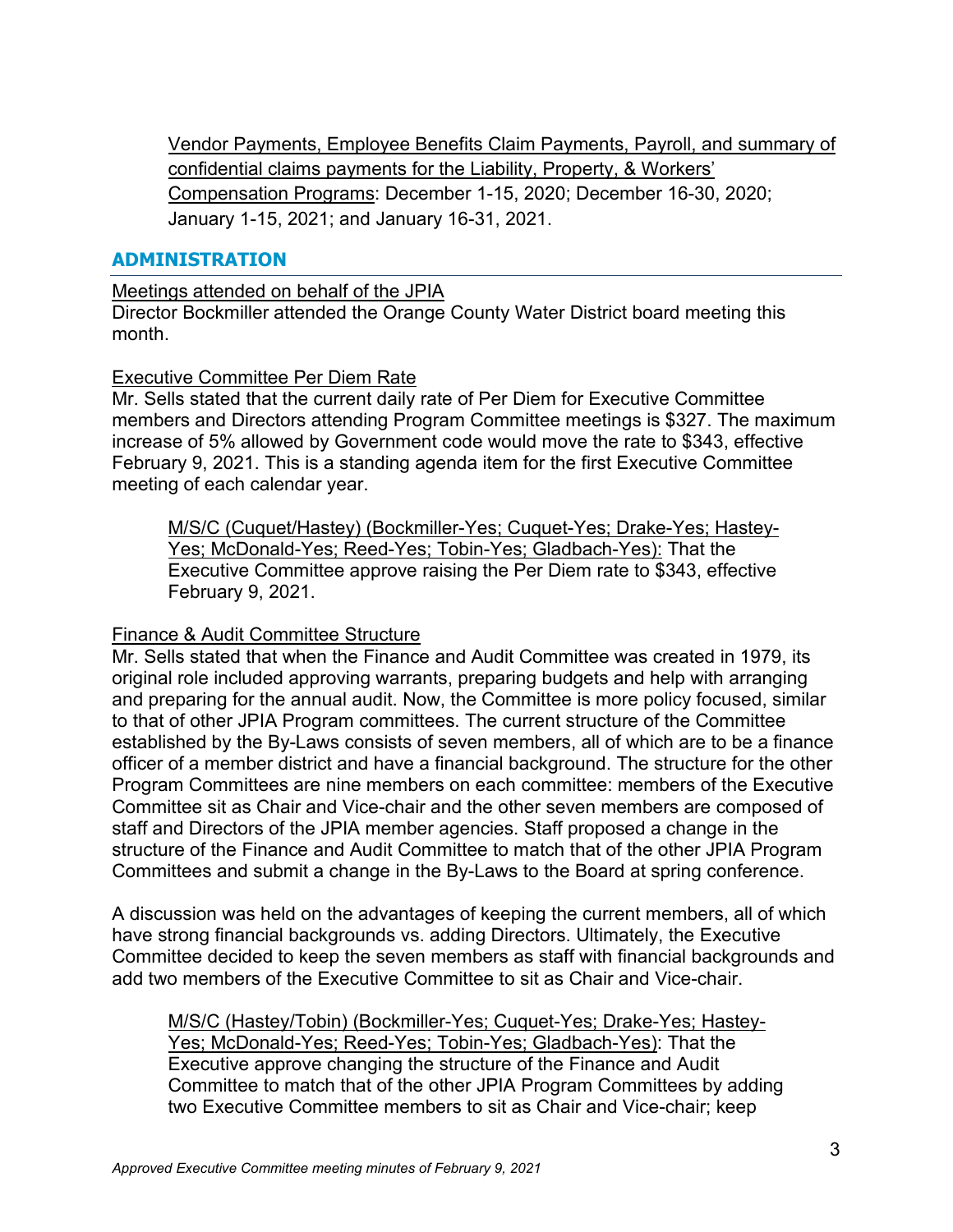other members of the Committee as staff members; and submit to the Board of Directors for a change to the By-Laws.

# **PROGRAMS**

### Rate Stabilization Funds

Mr. deBernardi reported that total refunds to members with no changes to the Rate Stabilization Fund (RSF) calculation are anticipated at \$8.9 million. Staff has projected that member refunds may not continue past 2022 where the hard market for both the Property and Liability Programs is likely to put the funding backwards. To smooth the refunding process, staff proposed changing the refund calculation by modifying the target balance of RSF accounts from 50% of their basic Liability Program premium to the proposed 70%. This change revises member refunds to \$6.2 million. These refunds will go out to approximately 195 active members. The grounds for these refunds are largely due to Workers' Comp policy year 2016/17 (\$5.2 million) and Liability policy year 2016/17 (\$3.8 million) having favorable adjustments. Property retrospective premium adjustments of approximately \$100,000 were excluded from the process this year to reduce the anticipated amounts due from Property Program members for policy year 2018/19.

M/S/C (Bockmiller/Drake) (Bockmiller-Yes; Cuquet-Yes; Drake-Yes; Hastey-Yes; McDonald-Yes; Reed-Yes; Tobin-Yes; Gladbach-Yes): That the Executive Committee approve changing the balance exceeds threshold from 50% of the basic Liability Program premium to 70% and approve approximately \$6.2 million refunds to members as a result of the change to the 70% threshold.

### Liability, Property, Workers' Compensation Claims Audit

Mr. Sells reported that the latest claims audit was completed September 2020. The packet included the Executive Summary from the auditors. All programs received an average rating of 99 (out of 100) or above.

M/S/C (McDonald/Reed) (Bockmiller-Yes; Cuquet-Yes; Drake-Yes; Hastey-Yes; McDonald-Yes; Reed-Yes; Tobin-Yes; Gladbach-Yes): That the Executive Committee approve the Sedgwick Claims Audit for the Liability, Property, and Workers' Compensation Programs, as presented.

### **MEMBERSHIP**

Southwest Kings Groundwater Sustainability Agency Ms. Watkins presented Southwest Kings Groundwater Sustainability Agency's application for admission into the Liability Program.

M/S/C (McDonald/Hastey) (Bockmiller-Yes; Cuquet-Yes; Drake-Yes; Hastey-Yes; McDonald-Yes; Reed-Yes; Tobin-Yes; Gladbach-Yes): That the Executive Committee approve Southwest Kings Groundwater Sustainability Agency's application for admission into the Liability Program.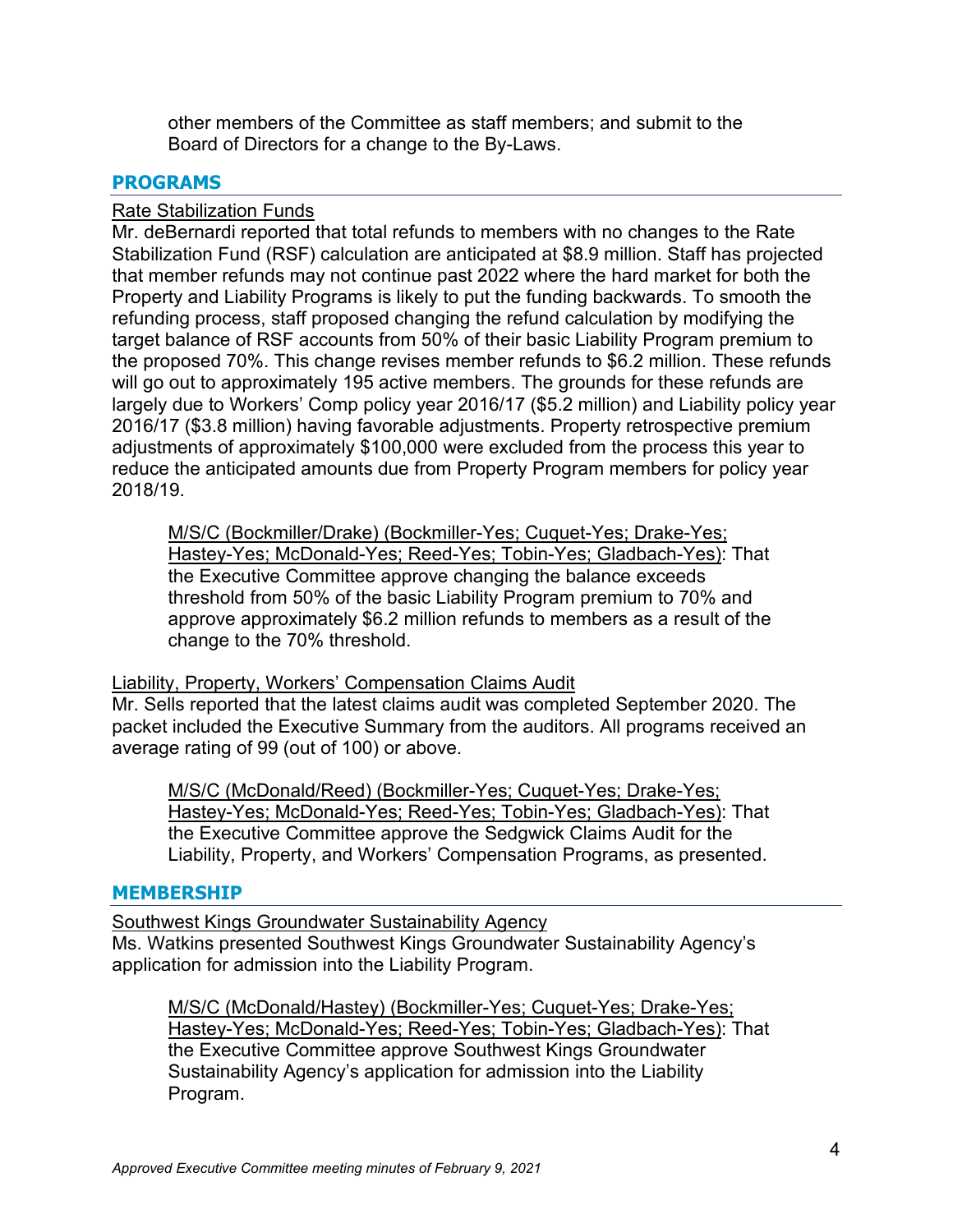# **MISCELLANEOUS**

Future agenda item Review cyber incident in Florida.

### CEO and Directors Update

Mr. Sells and JPIA Directors updated the Executive Committee on relevant current issues. Those discussed were:

- Return to work schedule for staff
- Spring Conference
- Claims Department recruitment of Sr. Claims Adjuster
- Property, General Liability, and Cyber Liability renewals
- Software challenges
- California Water Insurance Fund (CWIF) audit
- Training Department update
- Human Resources webinars
- Current staff activities
- COVID vaccine update
- Workers' Compensation COVID cases

#### Insurance Market Update

Mr. Sells provided a short update on the state of the insurance market. The excess/ reinsurance market for the Liability and Property Programs continues to be very challenging. Both JPIA programs saw significant increases in the costs of the excess/reinsurance purchased for the 2019/20 and 2020/21 policy years. Looking forward to the 2021/22 policy years, the current projections are anticipating continued increases in the excess/reinsurance costs. The exception to the rising costs is the Workers' Compensation Program. Current indications are that excess pricing will remain stable. A meeting with insurance brokers will take place in the next few weeks with the Property Program renewal as the first to be addressed.

#### General Counsel Report

Mr. Greenfield reported on some of the new legislation or case laws which may have an impact on the JPIA.

Availability for next meeting: The Executive Committee's next scheduled meeting is April 9, 2021. The JPIA Meeting and Conference Calendar was distributed as a handout at today's meeting.

# **CLOSED SESSION**

Before proceeding into closed session, General Counsel announced the items to be discussed.